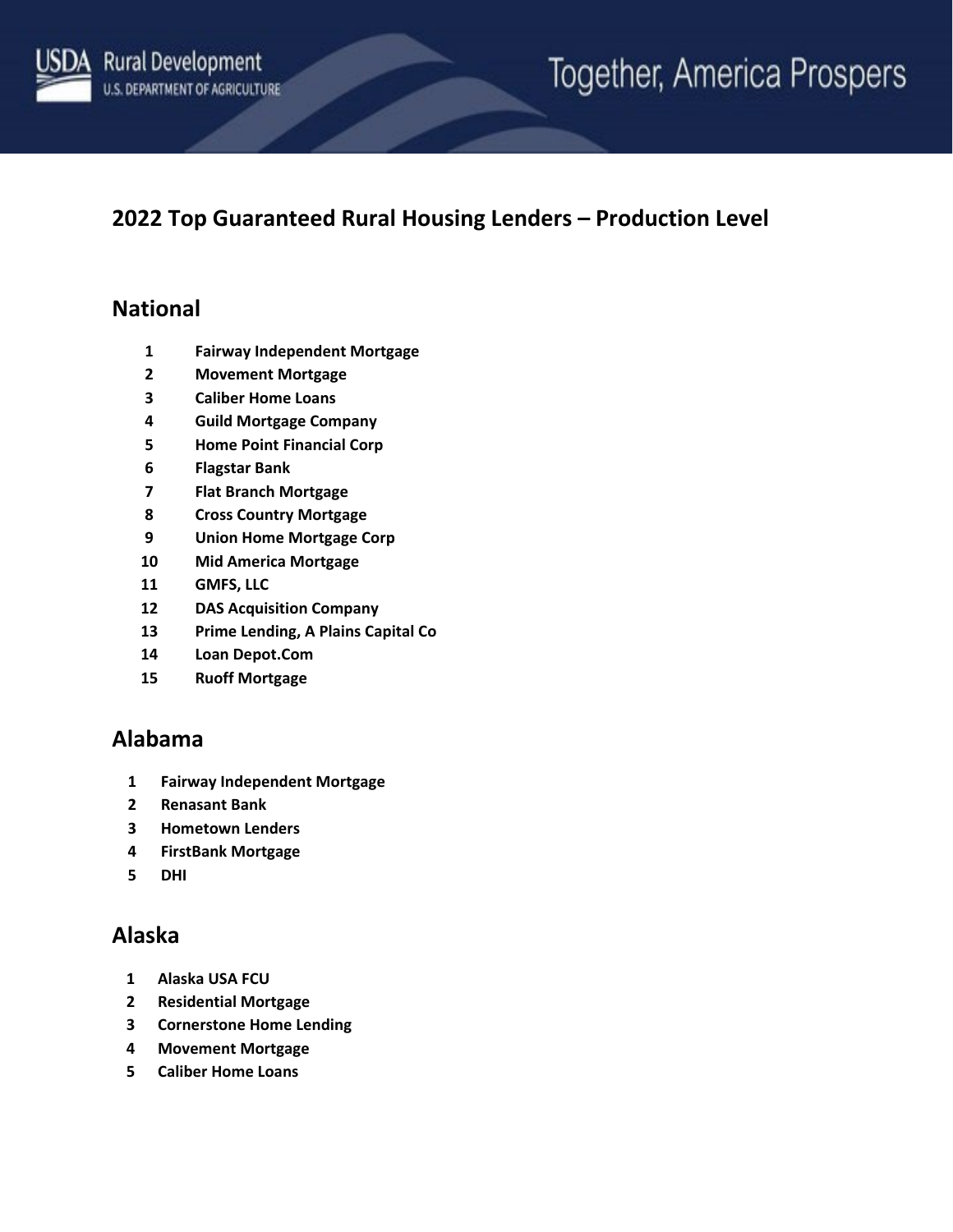#### **Arizona**

- **Sunstreet Mortgage**
- **Nova Financial and Investment**
- **Neighborhood Loans**
- **Sun American Mortgage Company**
- **Fairway Independent Mortgage**

#### **Arkansas**

- **FirstTrust Home Loans**
- **Everett Financial DBA Supreme Lending**
- **Arvest Bank**
- **DAS Acquisition Co**
- **Mid America Mortgage**

# **California**

- **Home Point Financial**
- **American Pacific Mortgage**
- **First Nations Home Finance**
- **Sierra Pacific Mortgage**
- **Change Lending, LLC**

## **Colorado**

- **AMCAP Mortgage**
- **Loan Depot.Com**
- **Fairway Independent Mortgage**
- **United Wholesale Mortgage**
- **Primary Residential Mortgage**

## **Connecticut/Massachusetts/Rhode Island**

- **Home Point Financial Corp**
- **Fairway Independent Mortgage**
- **Movement Mortgage**
- **Paramount Residential Mortgage Group**
- **Norwich Commercial Group**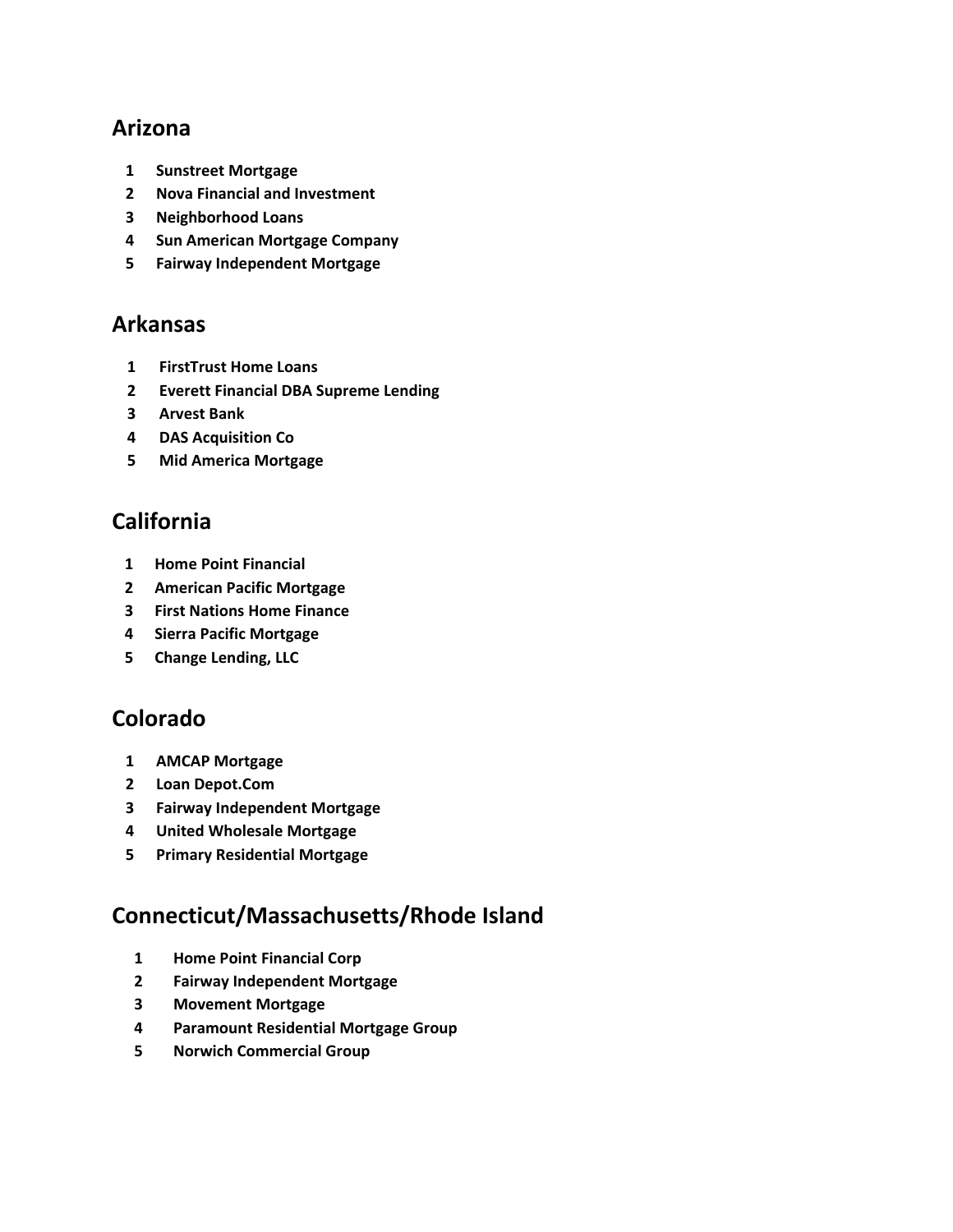#### **Delaware**

- **Meridian Bank**
- **NVR Mortgage Finance**
- **First Home Bank**
- **Pine Creek Mortgage**
- **Northpointe Bank**

### **Florida**

- **United Wholesale Mortgage**
- **Metroplex Mortgage Services**
- **American Financial Network**
- **Fairway Independent Mortgage**
- **Caliber Home Loans**

### **Georgia**

- **Homestar Financial Corp**
- **Fairway Independent Mortgage**
- **Renasant Bank**
- **BankSouth Mortgage Company**
- **Movement Mortgage**

#### **Hawaii**

- **Home Point Financial Corp**
- **Mid America Mortgage**
- **House of Finance**
- **DHI Mortgage**
- **Homebridge Financial Services**

#### **Idaho**

- **Canopy Mortgage**
- **Fairway Independent Mortgage**
- **Idaho Central Credit Union**
- **Flagstar Bank**
- **First Colony Mortgage**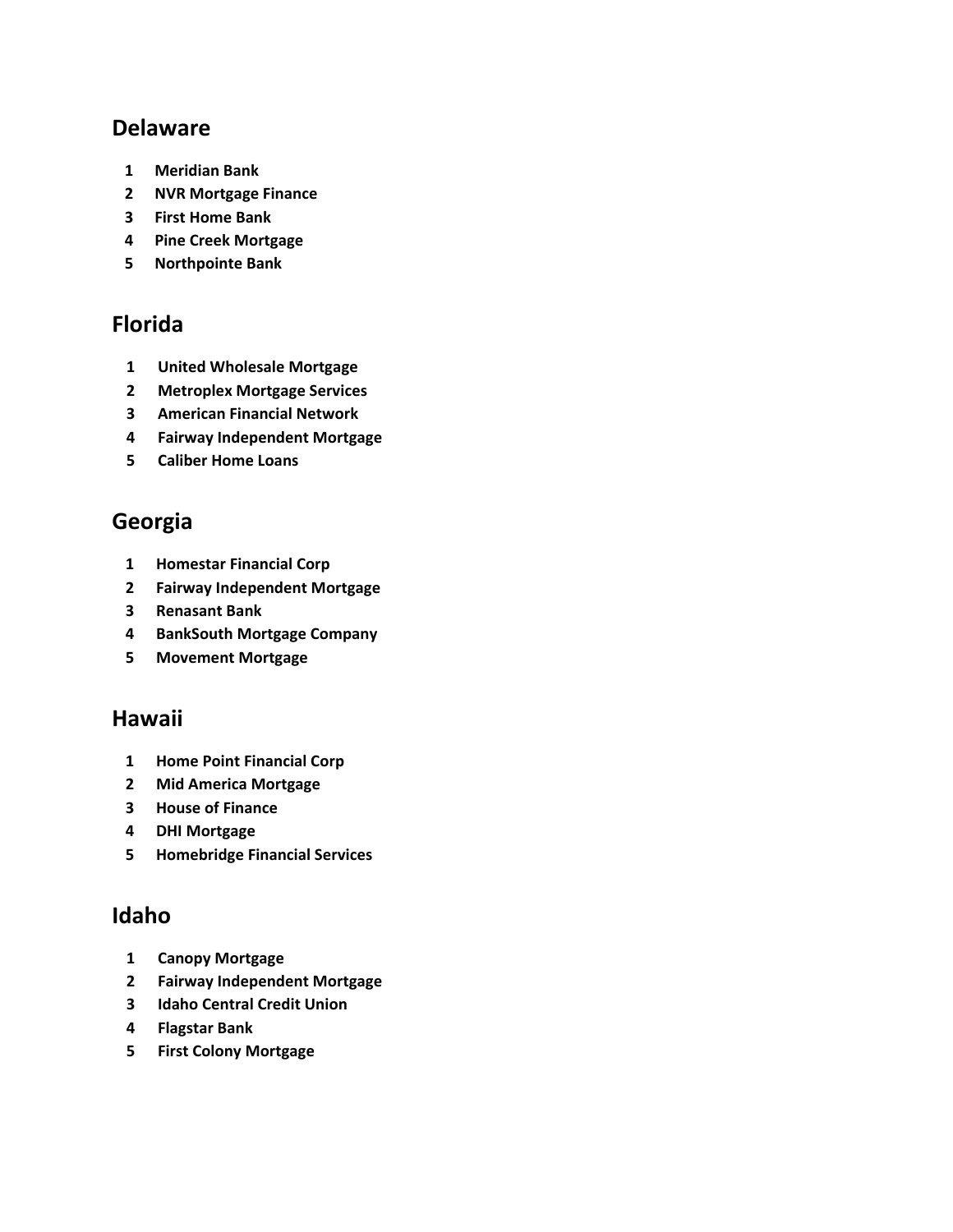#### **Illinois**

- **Flat Branch Mortgage**
- **First Mid Bank & Trust**
- **Peoples National Bank**
- **Community Banc Mortgage Corp**
- **Flanagan State Bank**

#### **Indiana**

- **Ruoff Mortgage**
- **GVC Mortgage DBA Preferred Capital**
- **Caliber Home Loans**
- **Wolfe Financial Inc**
- **Amerifirst Financial Corp**

#### **Iowa**

- **Iowa Bankers Mortgage Corp**
- **Residential Mortgage Network**
- **Flanagan State Bank**
- **United Bank of Iowa**
- **Bank Iowa**

#### **Kansas**

- **Flat Branch Mortgage**
- **Mortgage Investment Services Corp**
- **Landmark National Bank**
- **Gateway Mortgage div of Gateway First Bank**
- **Flagstar Bank**

#### **Kentucky**

- **Stockton Mortgage Corp**
- **First Option Mortgage**
- **Magnolia Bank**
- **Primary Residential Mortgage**
- **Republic State Mortgage Co**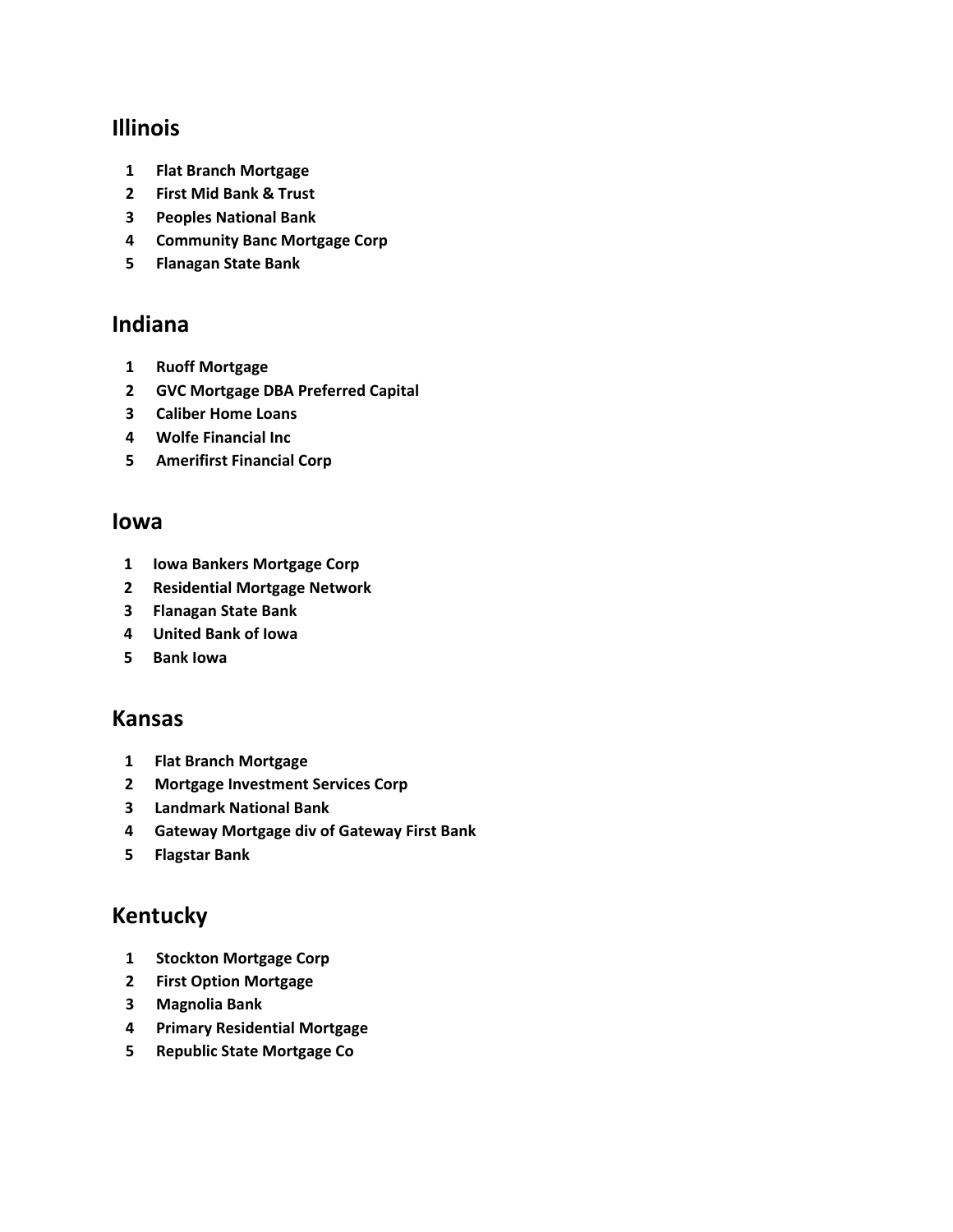#### **Louisiana**

- **GMFS**
- **Assurance Financial Group**
- **Home Point Financial Corp**
- **DSLD Mortgage**
- **Eustis Mortgage Corp**

#### **Maine**

- **Bangor Savings Bank**
- **CMG Mortgage**
- **Machias Savings Bank**
- **Guild Mortgage Company**
- **Fairway Independent Mortgage**

### **Maryland**

- **First Home Mortgage Corp**
- **TowneBank Mortgage**
- **NVR Mortgage**
- **Bay Capital Mortgage**
- **Southern Trust Mortgage**

#### **Michigan**

- **Amerifirst Financial Corp**
- **Mortgage 1**
- **Mortgage300 Corp**
- **Union Home Mortgage Corp**
- **Flagstar Bank**

#### **Minnesota**

- **Cross Country Mortgage**
- **Home Point Financial**
- **Flagstar Bank**
- **Fairway Independent Mortgage**
- **Broker Solutions**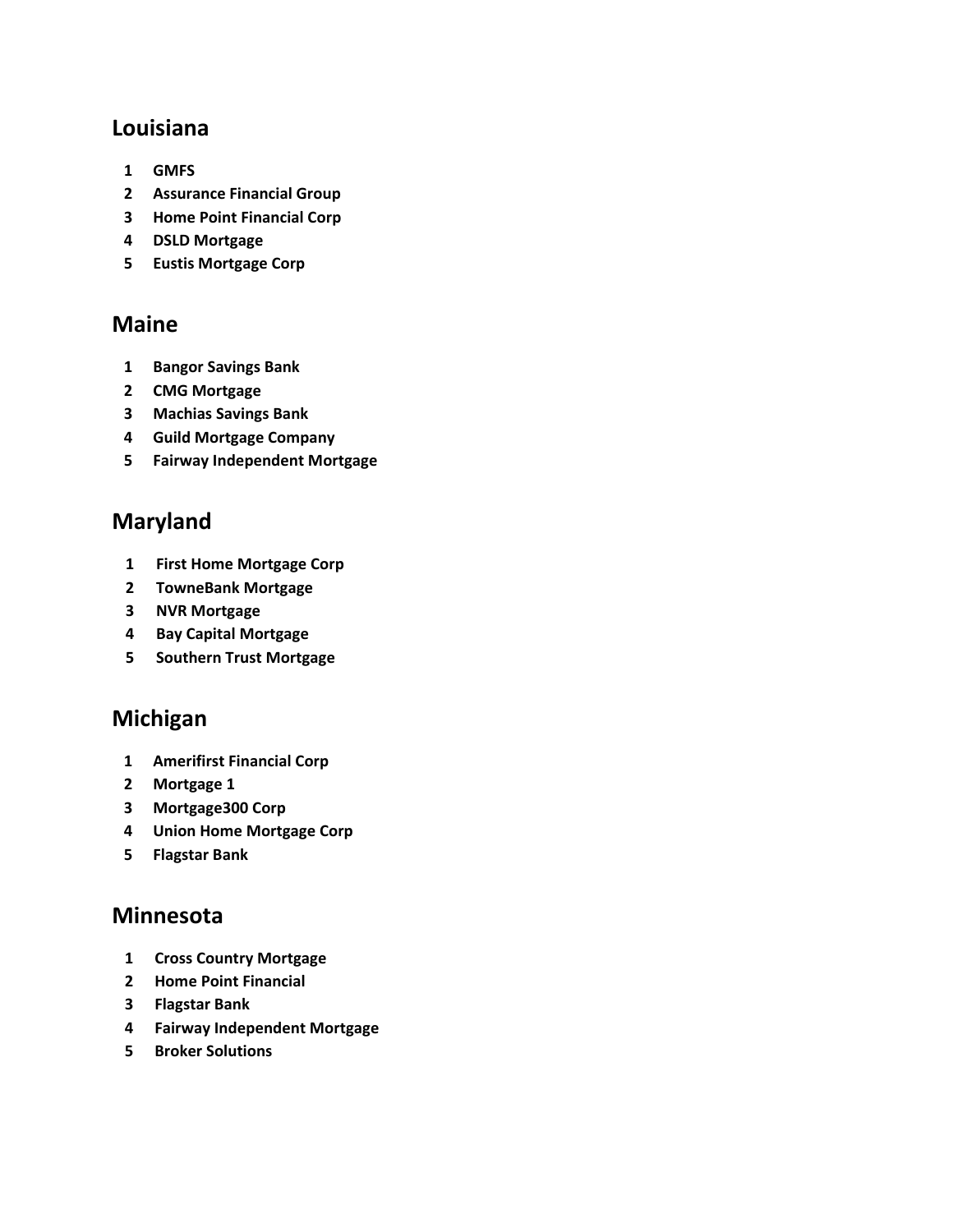## **Mississippi**

- **Flagstar Bank**
- **Trustmark National Bank**
- **Renasant Bank**
- **Cadence Bank**
- **Open Mortgage**

#### **Missouri**

- **Flat Branch Mortgage**
- **DAS Acquisition Company**
- **Guild Mortgage Company**
- **Flanagan State Bank**
- **Gershman Investment Corp**

#### **Montana**

- **Stockman Bank**
- **Mann Mortgage**
- **Opportunity Bank of Montana**
- **Glacier Bank**
- **Guild Mortgage Company**

#### **Nebraska**

- **Charter West Bank**
- **Platte Valley Bank**
- **Pinnacle Bank**
- **West Gate Bank**
- **First National Bank of Omaha**

#### **Nevada**

- **Guild Mortgage Company**
- **Broker Solutions**
- **Greater Nevada**
- **Home Point Financial Corp**
- **Guaranteed Rate**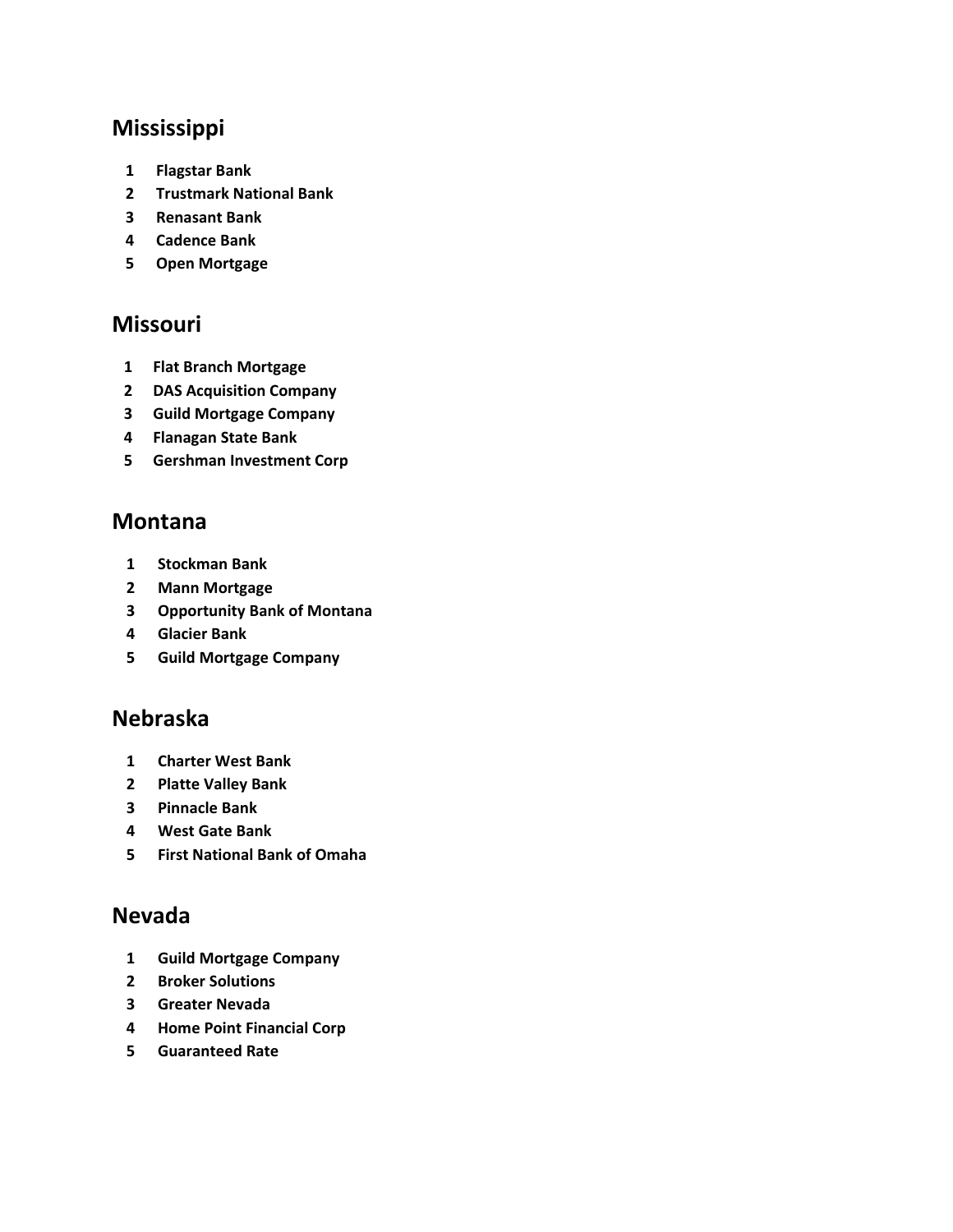# **New Hampshire**

- **Ledyard National Bank**
- **CMG Mortgage**
- **Guild Mortgage Company**
- **HarborOne Mortgage**
- **Home Point Financial Corp**

#### **New Jersey**

- **Caliber Home Loans**
- **American Neighborhood Mortgage**
- **Finance of America Mortgage**
- **Greentree Mortgage Company**
- **Allied Mortgage Group**

#### **New Mexico**

- **Guild Mortgage Company**
- **Primary Residential Mortgage**
- **Waterstone Mortgage Corp**
- **Kind Lending**
- **First New Mexico Bank**

#### **New York**

- **Homestead Funding Corp**
- **Premium Mortgage**
- **Paragon Home Loans**
- **American Financial Network**
- **Plaza Home Mortgage**

#### **North Carolina**

- **Atlantic Bay Mortgage Group**
- **Movement Mortgage**
- **Fairway Independent Mortgage**
- **Alpha Mortgage**
- **Mid America Mortgage**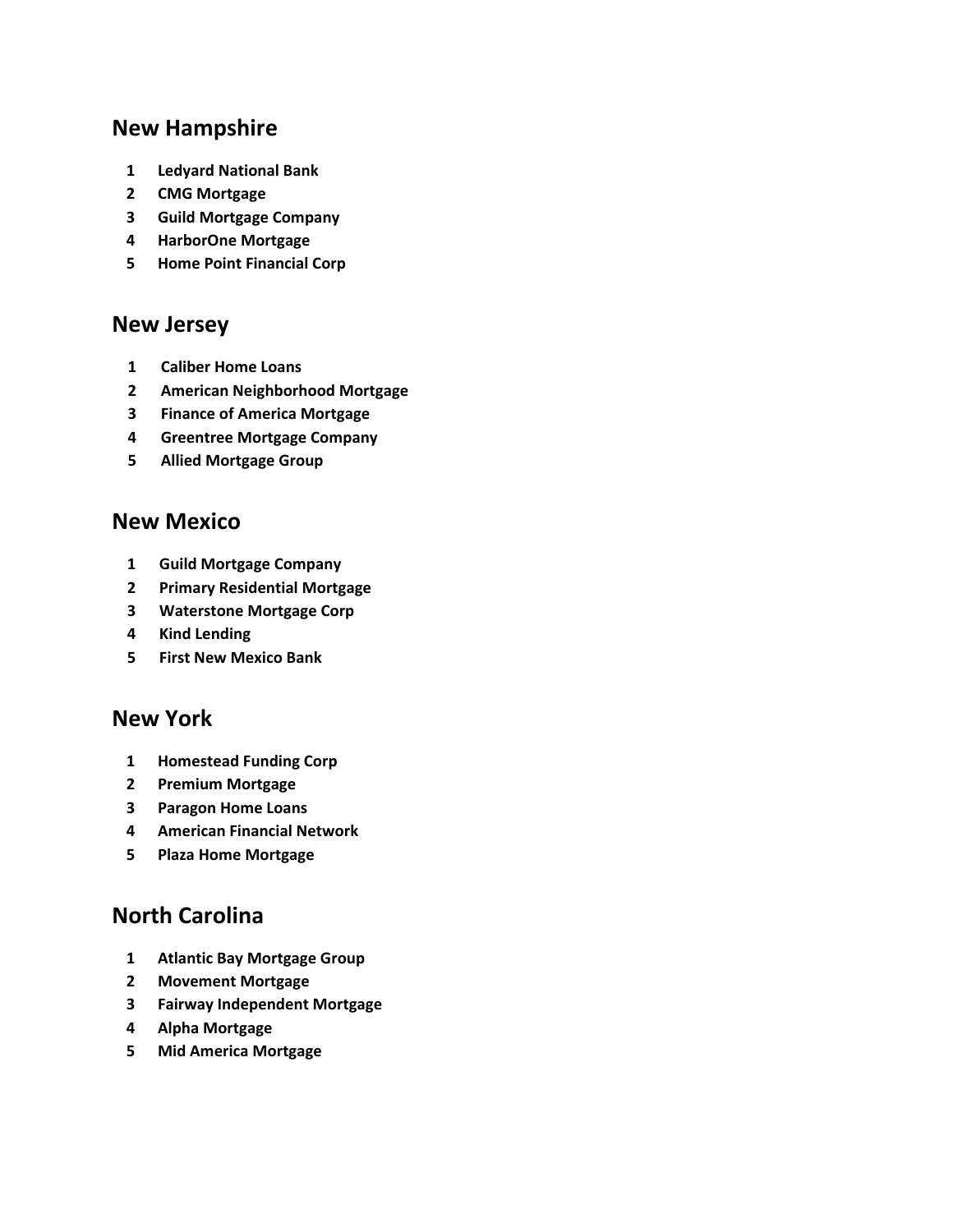#### **North Dakota**

- **First Community Credit Union**
- **Gate City Bank**
- **Dakota Community Bank & Trust**
- **Western Cooperative Credit Union**
- **Guild Mortgage Company**

#### **Ohio**

- **Union Home Mortgage**
- **Cross Country Mortgage**
- **Caliber Home Loans**
- **Mid America Mortgage**
- **Fairway Independent Mortgage**

#### **Oklahoma**

- **Chickasaw Community Bank**
- **United Fidelity Funding Corp**
- **Flat Branch Mortgage**
- **BancFirst**
- **First United Bank & Trust Co**

#### **Oregon**

- **Guild Mortgage Company**
- **Caliber Home Loans**
- **Umpqua Bank**
- **Summit Funding**
- **Fairway Independent Mortgage Corp**

#### **Pennsylvania**

- **Union Home Mortgage**
- **Jersey Shore State Bank**
- **Cross Country Mortgage**
- **Flagstar Bank**
- **Guild Mortgage Company Company**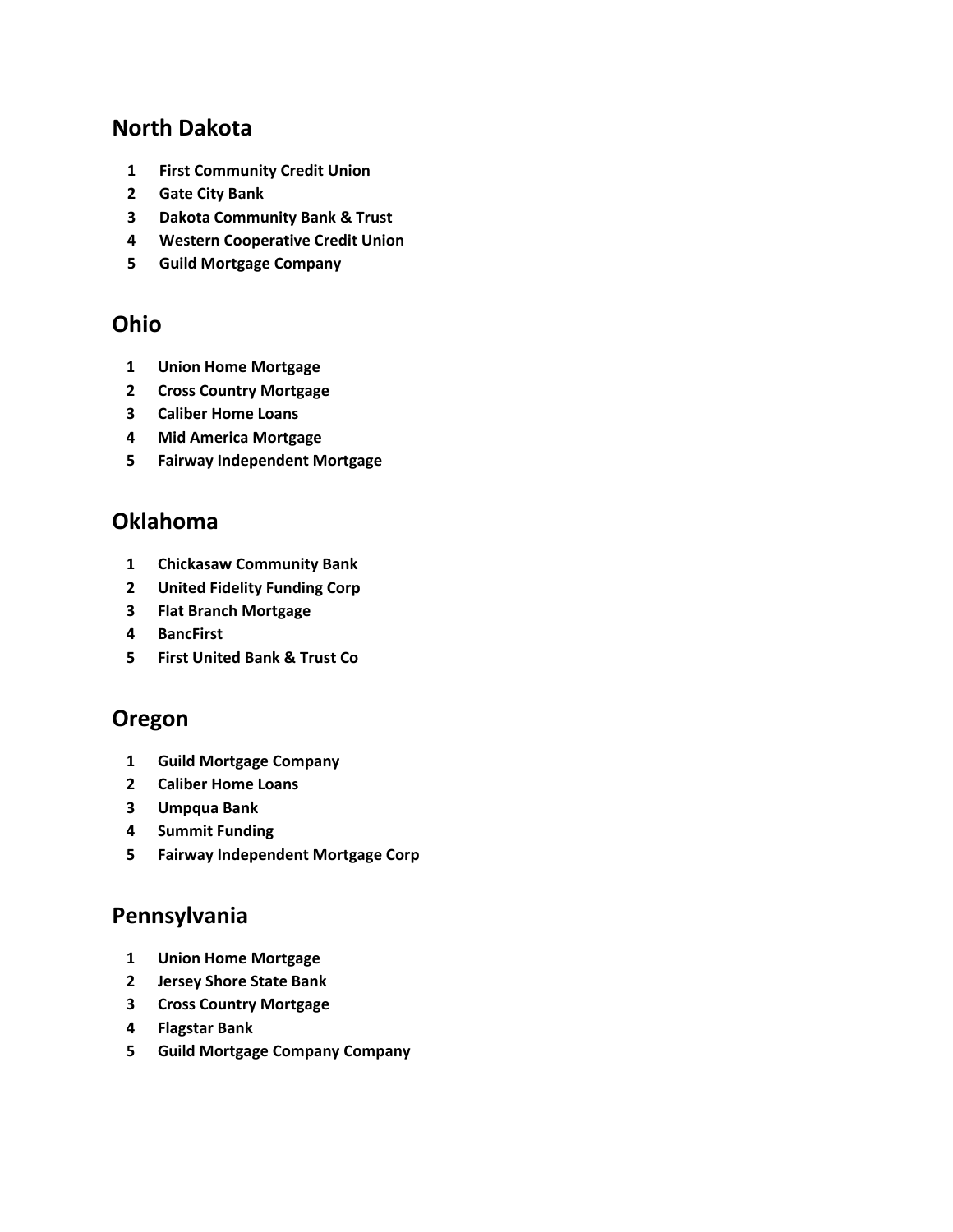#### **Puerto Rico**

- **HR Mortgage Corp**
- **Banco Popular De Puerto Rico**
- **FirstBank Puerto Rico**
- **First Equity Mortgage Bankers**
- **Home Mortgage Bankers**

#### **South Carolina**

- **Guild Mortgage Company**
- **Movement Mortgage**
- **Fairway Independent Mortgage**
- **Prime Lending**
- **On Q Financial**

#### **South Dakota**

- **Plains Commerce Bank**
- **First Dakota National Bank**
- **Bankwest Inc**
- **Dakotaland Federal Credit Union**
- **First Bank & Trust**

#### **Tennessee**

- **Mortgage Investors Group**
- **First Community Mortgage**
- **Cardinal Financial Company**
- **CMG Mortgage Inc**
- **FirstBank**

#### **Texas**

- **DHI Mortgage**
- **Fairway Independent Mortgage**
- **LoanDepot**
- **AMCAP Mortgage**
- **Guild Mortgage Company**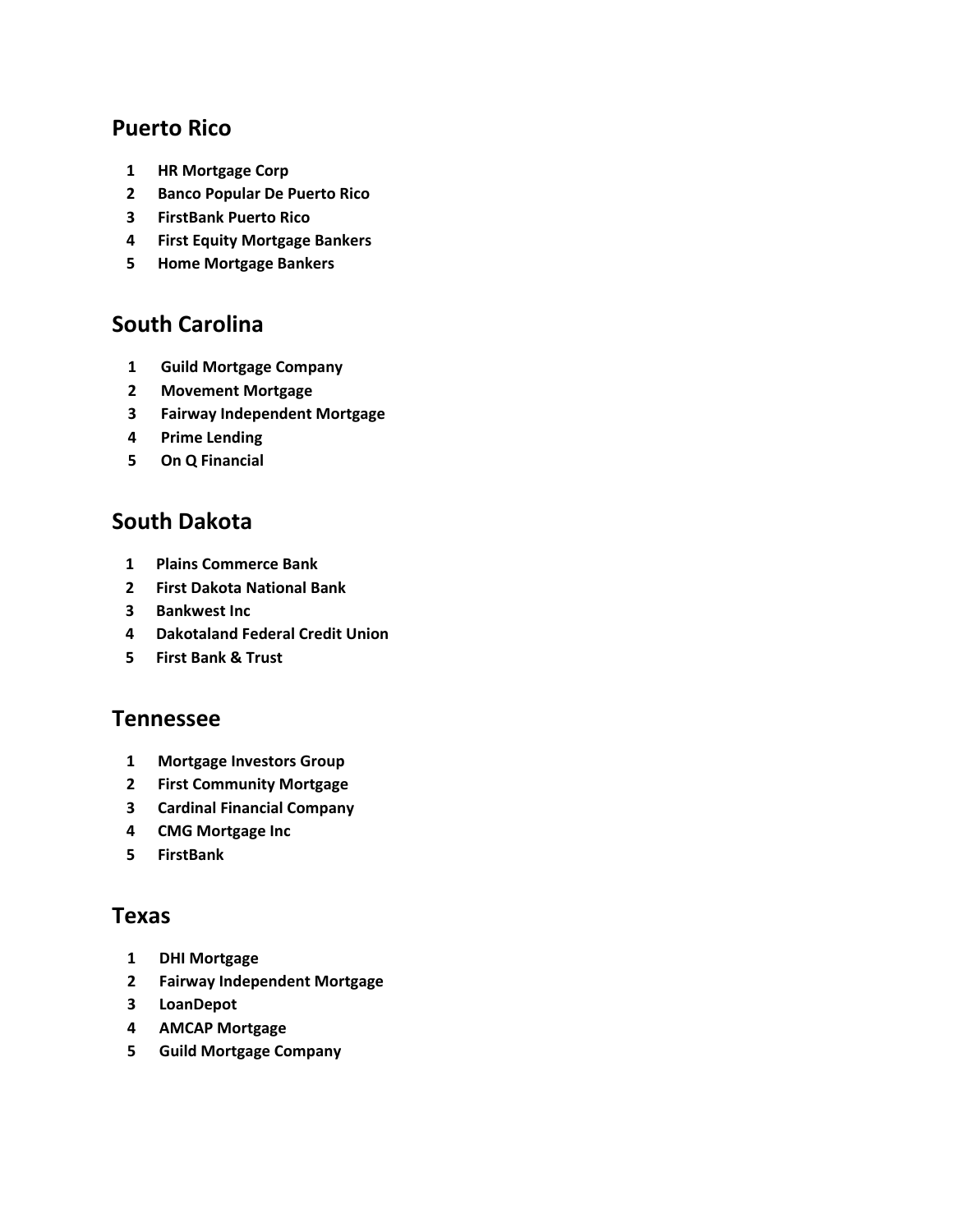#### **Utah**

- **Intercap Lending**
- **Home Point Financial Corp**
- **First Colony Mortgage Corp**
- **United Wholesale Mortgage**
- **Guild Mortgage Company**

#### **Vermont**

- **Union Bank**
- **Academy Mortgage Corporation**
- **Homebridge Financial Services**
- **New England Federal Credit Union**
- **Fairway Independent Mortgage**

### **Virginia**

- **Alcova Mortgage**
- **Movement Mortgage**
- **Atlantic Bay Mortgage**
- **Embrace Home Loans**
- **Integrity Home Mortgage**

#### **Washington**

- **Caliber Home Loans**
- **Guild Mortgage Company**
- **Fairway Independent Mortgage**
- **Academy Mortgage Corp**
- **Evergreen MoneySource Mortgage**

# **West Virginia**

- **Integrity Home Mortgage**
- **Movement Mortgage**
- **Prime Lending**
- **Sierra Pacific Mortgage**
- **Union Home Mortgage**